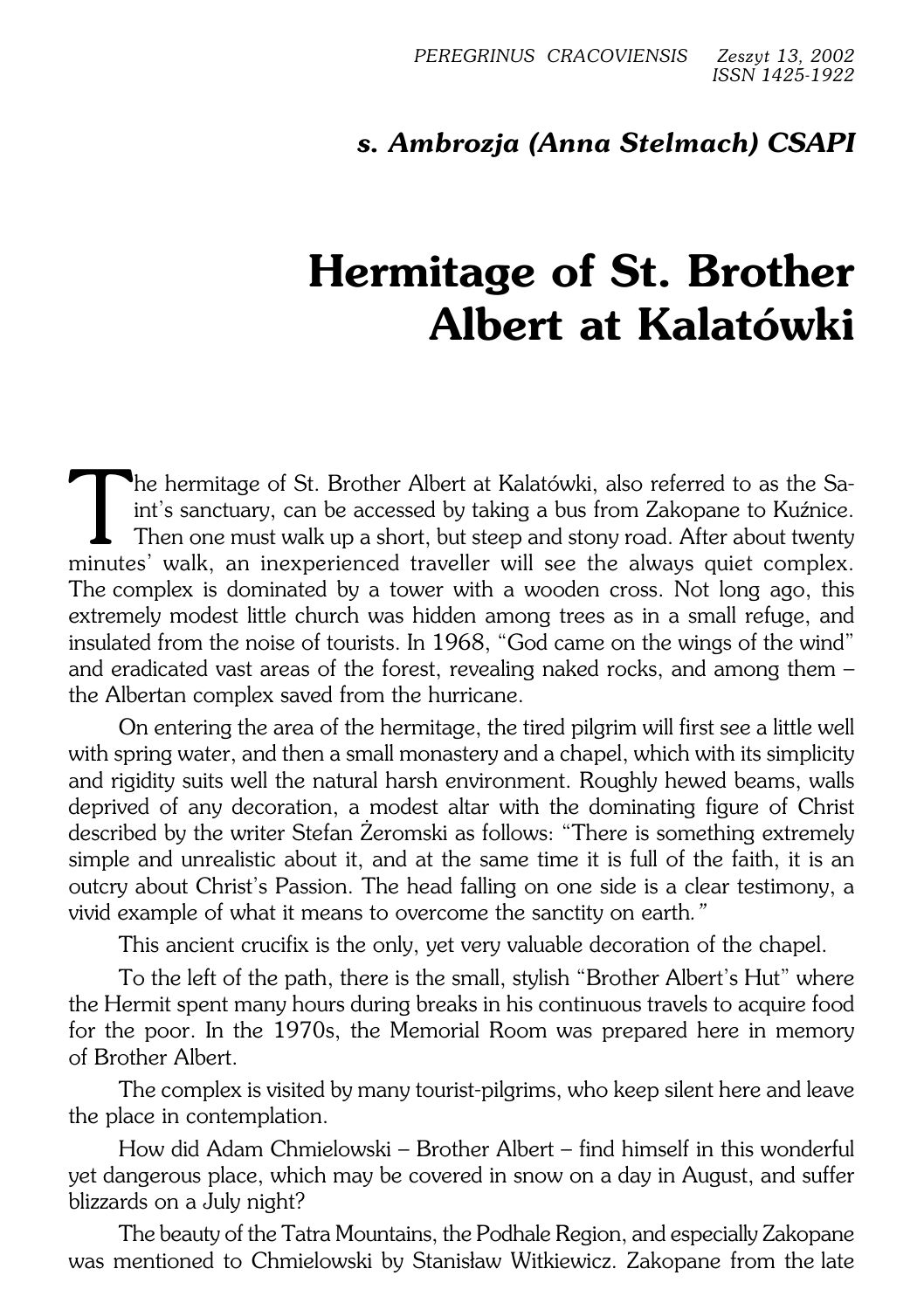$19<sup>th</sup>$  century was much different from the present capital of the Tatra Foothills. There were few stone houses, wooden huts did not have chimneys; there were also wooden hotels, an old church presided over by Fr. Stolarczyk; people of the land included the nowadays legendary Sabała, Klimek Bachleda and the pioneers: Tytus Chałubiński, Jan Gwalbert Pawlikowski, the Dembowskis and others. Kuźnice featured the walls of old industrial facilities, heaps of rubble and slag that opalesced with all the colours of the rainbow. These were the signs of the past golden years of the settlement and of the rolling mills there. From Kuźnice to the Kalatówki Meadow led only a forest path rarely visited by tourists.

After the fall of the uprising of 1863, Zakopane became a spiritual capital of the di− vided country. It was here, at the end of the  $19<sup>th</sup>$  century, where a proper atmosphere was established for unrestricted exchange of thought, artistic creation and socio−political activity of avant-garde individuals and groups from all the partitions. It was here, at the foot of the Tatras that Polish idealism, previously hampered by the fall of the uprising and the Positivist organicism, spectacularly exploded.

The unique aura of Zakopane was made by people who came to live in the shadow of Giewont Peak. It was the era of such people as Grzegorzewski, Abramowski, Lutosławski, Limanowski, Chałubiński, Janiszewski, Żeromski, Witkiewicz, the Dembowski family, Daszyński, Piłsudski and even, as they say, Lenin. It was the Zakopane of manifestations, summer university, Olympus of Modernism and the great Melpomene. Yet it was also the Zakopane of the begging Brother Albert−Adam Chmielowski, and his hermitage at Kalatówki.

The entire life of Adam Chmielowski was inscribed into the turmoil of national insurrections in which his family lost fortune, and he himself lost a leg. His lifespan covered the years 1845−1916. At first he studied at the Technical University inPuławy and Ghent, later he pursued painting in Paris and Munich. Before he became Brother Albert, he proved to be a talented artist, searching the Platonic concept of eternal beauty in the surrounding nature. He abandoned art at the peak of his capacity, to associate himself with the homeless in the ugliness and poverty of the poor shelters in Galicia. Following his religious call, he managed to achieve the most difficult thing in the interpersonal relations. By imitating St. Francis of Assisi, hebecame poor out of his own choice in order to become an apostle of the beggars who were forced by necessity to pursue such a way of life.

What caused such an astonishing decision? How did this deep Christian sensitivity to human issues grow in the soul of the young artist, as was movingly presented by Karol Wojtyła in his play O*ur God's Brother*. It is hard to give an unambiguous answer. The issue involves the spiritual richness of the man who based his social work only on the Gospel, and considered it to be his mission for life.

Adolf Nowaczyński in his book *The Most Beautiful Man of My Generation* wrote: "Chmielowski as a painter has been to London shortly. There was no way not to see in a street a strange march of civilian soldiers, the so−called East− End Mission, that is the popular "Salvation Army" organized in 1865 by a former Methodist Pastor(...).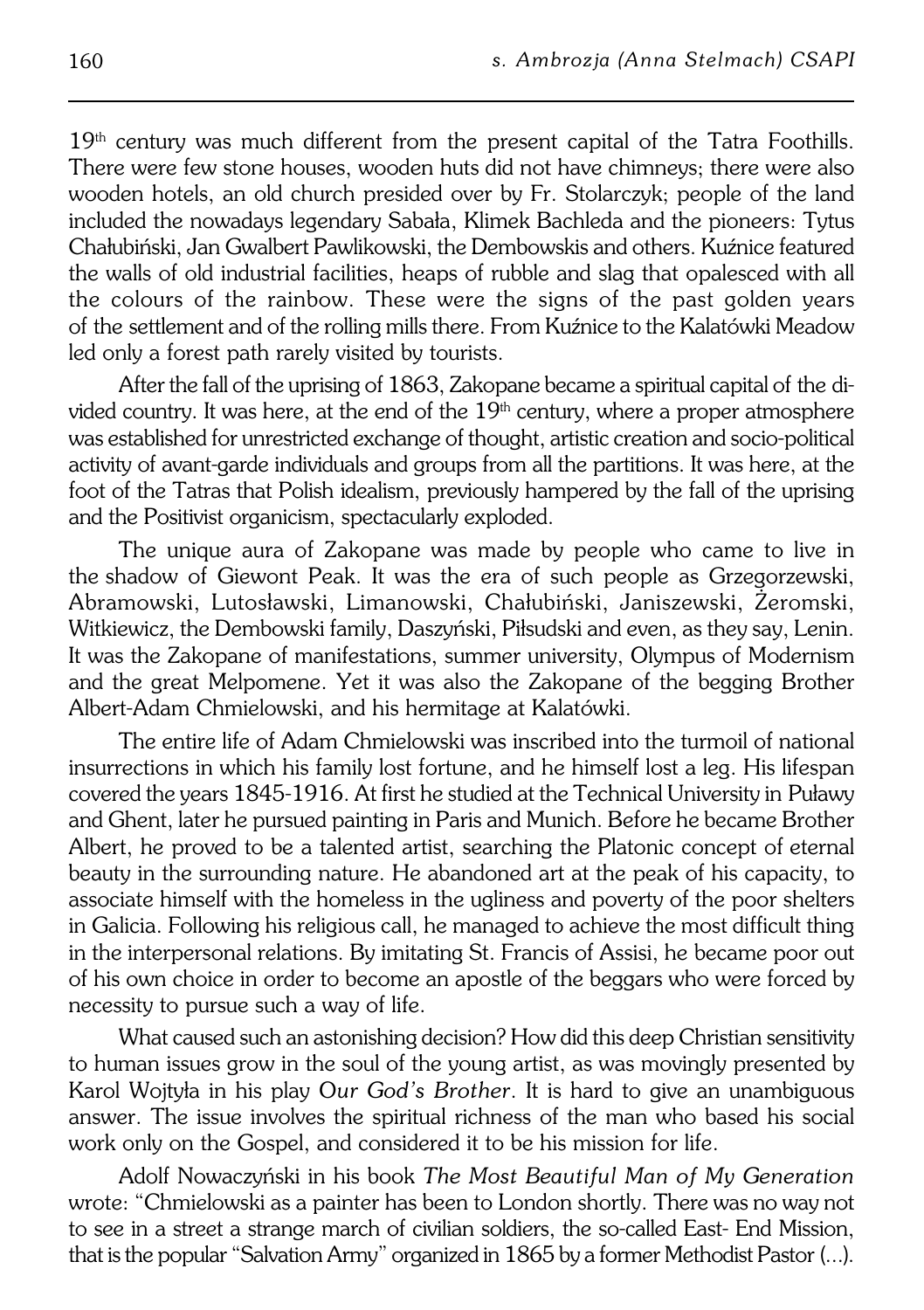Our tall, strong tourist with an artificial, tapping leg, must have known about and must have remembered this great action of the London God's Soldier. Anyway, on the arena of English history there were also other persons, so far very odd, such as left−wing church authorities: Bishop Irland, or Cardinal Gibbons. Also Cardinal Newman confessed then before the world in a simple and honest manner."

On the nearest continent, "in the unpleasant and irritating vicinity of the nearest East, the landowner and novelist, Tolstoy, rose up from his desk in his palace, and became grand with his tragic worries, remorse and thousands of questions, with the growing compassion for the ones deprived of land, and with the urging wish to get rid of all property, to give away all that he had. «What is all the *iskustvo* /art in the face of the endless human poverty?» he asked, and found himself running like a barbarian, barefoot and in the rough linen shirt."

Also, in the entire Catholic world, the renaissance in each area of life was sensed. Only in Poland, suffering after the failed uprising, and abused by Berg and Muraviev it seemed that all hope for any revival was lost.

Adam Chmielowski, a young, eighteen−year−old, very intelligent man, was acquainted with all these tendencies and thoughts. As a conscious Pole, Catholic, participant to the uprising and an orphan, he himself bore the cross of pain related to the loss of his homeland's dignity. What did this young aristocrat think and feel when he addressed awritten application to the French and Polish Committee in Paris for a benefit due to his disability?

While considering the transformation process of the artist into the servant to the homeless and unemployed, one should answer many questions and solve many problems.

When Adam Chmielowski, already as Brother Albert, came to Kraków and started his bloodless revolution of love in the Kraków shelters. Zakopane enjoyed the revival of the reborn Poland. In this *piccolo mundi*, as Zakopane was described bytheearlier quoted Nowaczyński, Brother Albert found the entire world of his youth. His good friend, Stanisław Witkiewicz, preached Promethean ideas, Helena Modrzejewska was announced the "Queen of the Tatras", professors and students from throughout Poland kept coming.

Begging Albert, with his entire individual past and present, was welcomed by this exclusive, yet very Polish society. Stanisław Witkiewicz, a great fan of St. Francis ofAssisi and a preacher of Tolstoy, found in his friend Adam, nowadays St. Brother Albert, a vivid incarnation of those ideas. Stefan Żeromski also depicted him in his best novels.

"It was Witkiewicz, himself a complete abnegator, that inspired Brother Albert to build a hermitage hidden high among forests and rocks. It is said that the thought of constructing a hermitage was presented to Brother Albert by St. Rafał Kalinowski, related to Brother Albert by the uprising and a similar choice of life. It must not be forgotten, though, that hermitages were inscribed into the Franciscan spirituality,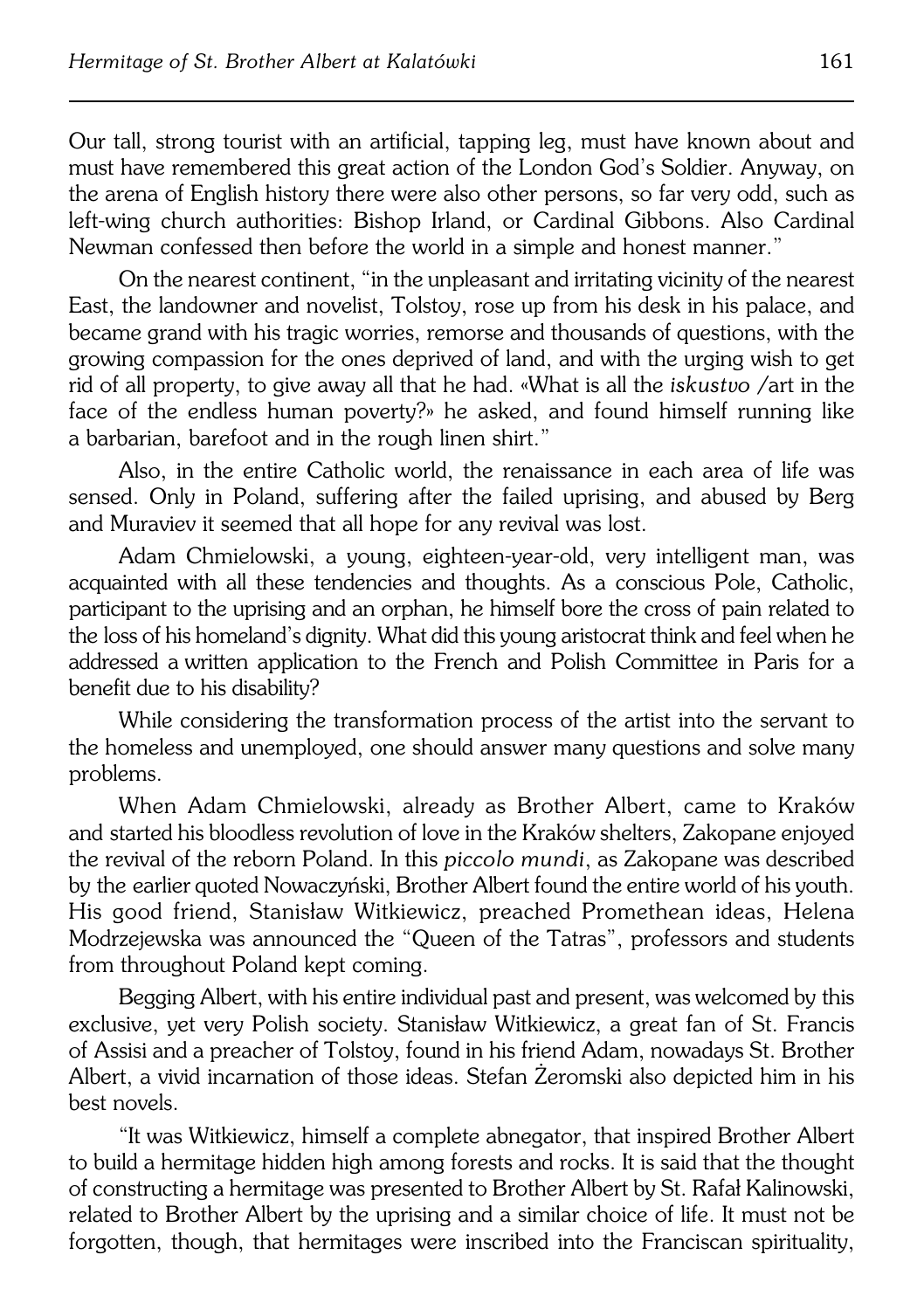continued by Brother Albert. He was certainly aware of *Eremo dei Carceri*. Let us not forget that it were the modernist poets and writers who rediscovered St. Francis, so much loved by Brother Albert. Stefan Żeromski in his novel *Converting Judas* presents a terrifying description of Albertan poverty: "poverty up, down, along andafar". There is nothing to add.

Let us provide some details. Grzegorz Polak wrote: In 1897, two such /unusual/ men stood at the Kalatówki Clearing. Brother Albert took a joyful look at the forested slopes towards the bare peaks "and absorbed the silence and majesty of the mountains. His companion, after waiting a while said: «Take as much as you wish. I give it to you.» Then Brother Albert replied in a low voice: «Not a home, not a place, not a thing»…" Brother Albert's companion was Count Władysław Zamoyski, a great social worker and patriot, owner of the land around Zakopane, which he later donated to the Polish nation. Then he offered a part of this land to the Grey Brother. In order not to disobey the Franciscan rule, they decided that they would use a lease for a symbolic amount of money. This was the beginning of the hermitage at Kalatówki.

The hermitage was erected in 1898, designed by Stanisław Witkiewicz, the originator of the Zakopane style, a friend of Brother Albert from his artistic times. The latter with his novices, worked on the construction of the road to Morskie *Oko* Lake in order to gather some money.

A nice little building was built on the slope in the middle of the path from Kuźnice to Kalatówki. The cells were so small that they could only accommodate a narrow wooden bed, a table attached to the wall, while under the bed all the personal belongings and a basin for washing was stored. The original heating system was designed by Brother Albert. Cells were placed above the dining room – the only room with a stove. Brother Albert ordered holes to be cut in the floors and provided with covers. After lifting the covers, hot air could warm the freezing Albertans. The furnishing of the hermitage was also modest and grey, like the Albertan habit. Such were also the dishes of grey clay, which often discouraged priests who came to celebrate the Holy Mass.

Next to the hermitage, the Chapel of the Cross was built – simple and austere. Brother Albert did not wish any decorations – "just a simple cross". It was donated byFr. Ambroży Federowicz, the superior of the Pauline Order from Skałka in Kraków. The cross, famous for its graces, was painted by Witkiewicz.

Since then, a small cart with two horses, driven by Brother Albert, regularly traveled from Kalatówki to Zakopane. Wojciech Brzega, a great highlander craftsman, recalled: "from Krupówki comes a sledge, one big horse, the other small. There are three old bearded men there. They stopped. I recognised Witkiewicz. Andhe says: «Wojtek, it is hard to find in Poland three such old guys together»". These old men were Witkiewicz, Chełmoński and Brother Albert.

For recreation, brothers often went from the hermitage to the nearby peak ofKrokiew. The view was beautiful, and someone had an idea to establish a new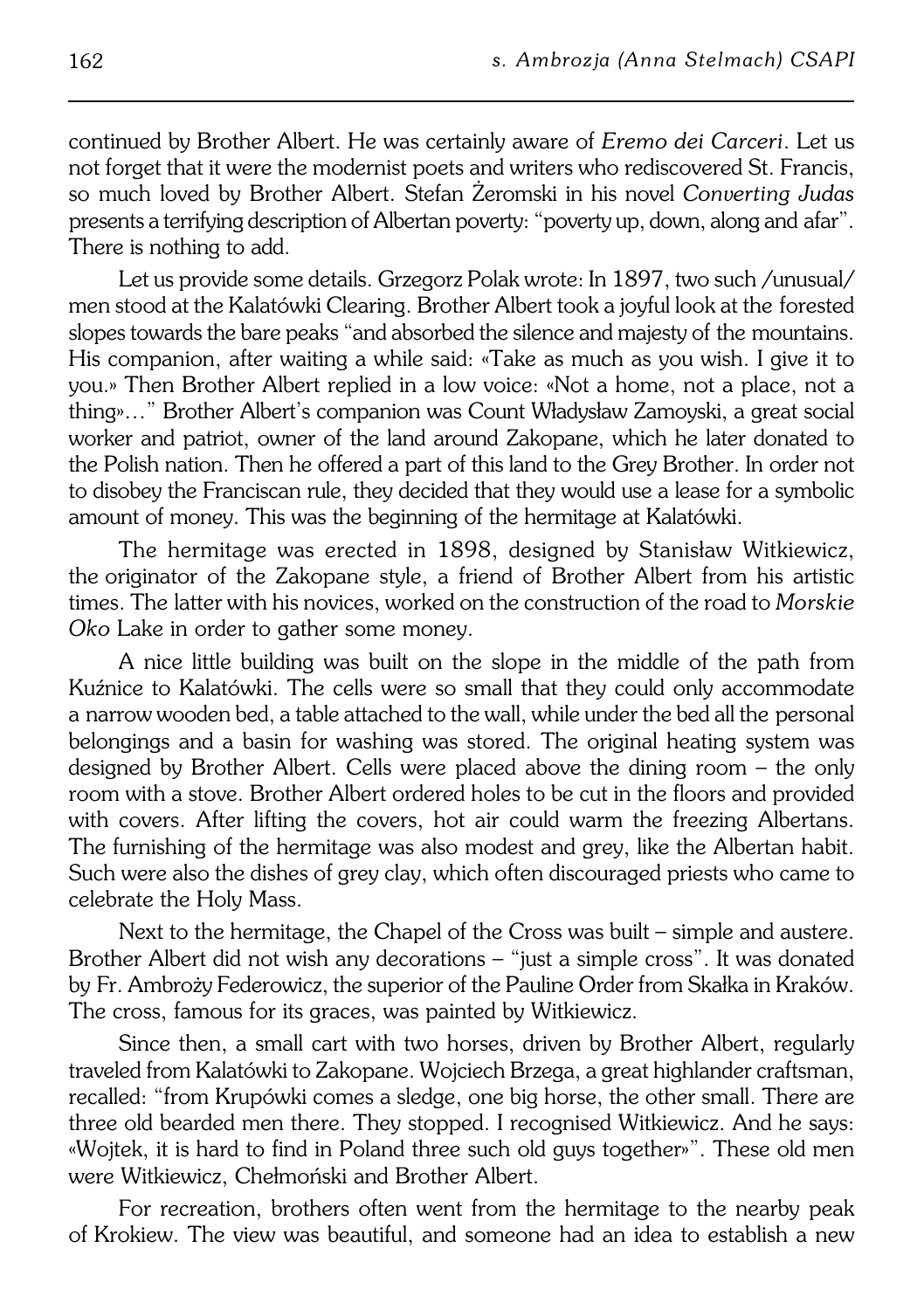monastery−hermitage there. «What about the one down there?» asked Brother Albert. «Let us give it to the sisters, let them also taste the goodness,» answered the brothers. The new *Na Górce* monastery-hermitage for the brothers was constructed in 1902. The earlier one was inhabited by sisters. Bishop Anatol Nowak blessed the building for them, and also acquired the permit from Pope Pius X for keeping the Holy Sacrament in the Chapel of the Cross. In the previous year, Brother Albert built a small house for the chaplain below the first hermitage, and installed a modest cell for himself there. In front of the chapel, the spring waters were contained within a well with the image of Our Lady. On the well there is always a mug, so that everyone may drink some fresh water. Healing properties are ascribed to the water. "The house, called the Hermit's Hut, is a special memorial room of Brother Albert", wrote Andrzej Datko.

In May 1986, the hermitage of St. Brother Albert was visited by Archbishop Luigi Poggi, head of the team for permanent working relations between the Apostolic See and the Polish government. It was the year when he completed his mission. Asked about the impressions from the visit to the Albertan hermitages, he answered seriously: "for the first time in my life I see people living in a museum". And indeed, the material vision of the hermitage interior has not changed, and has been preserved in its initial form for over a hundred years.

The Hermit's Hut since the 1970s has been called Brother Albert's Hut. Tourists were responsible for the change of the name, as only the latter features in the language of tour guides. Presently the Hut is only a museum, completely devoted to the memory of Brother Albert, canonized by Pope John Paul II on November 12, 1989. It houses relics: images, publications, and photos related to the Saint's life. Next, there is the meticulously preserved cell where Brother Albert used to stay. At the Hut's attic, in a little room, there are the exhibits from the first years of the hermitage and the photographic documentation of the entire complex. All the exhibits await a proper place to be presented to visitors.

On the initiative of social services, the entire complex has been entered into the heritage register of the Małopolskie Voivodeship. The Heritage Conservator of the Voivodeship of Małopolska justified the entry in the following way:

(...) The complex of the Convent of the Albertan Sisters at Kalatówki is one of the most significant examples of sacral architecture in the Zakopane style, designed by Stanisław Witkiewicz. The wooden architecture inspired with the art of the Tatra highlanders is compatible with the mountain landscape. Forests covering the land owned by the convent form a natural park. The patio garden with Tatra flora completes the composition of the green areas. The complex is one of the best Polish examples joining the cultural valour with the natural landscape.

The Hermitage of St. Brother Albert at Kalatówki has an important place inPolish history and culture. The convent has continuously been serving the implementation of the concept of St. Brother Albert who materialized the Franciscan teaching of loving other humans and serving the ones in need. At the same time, the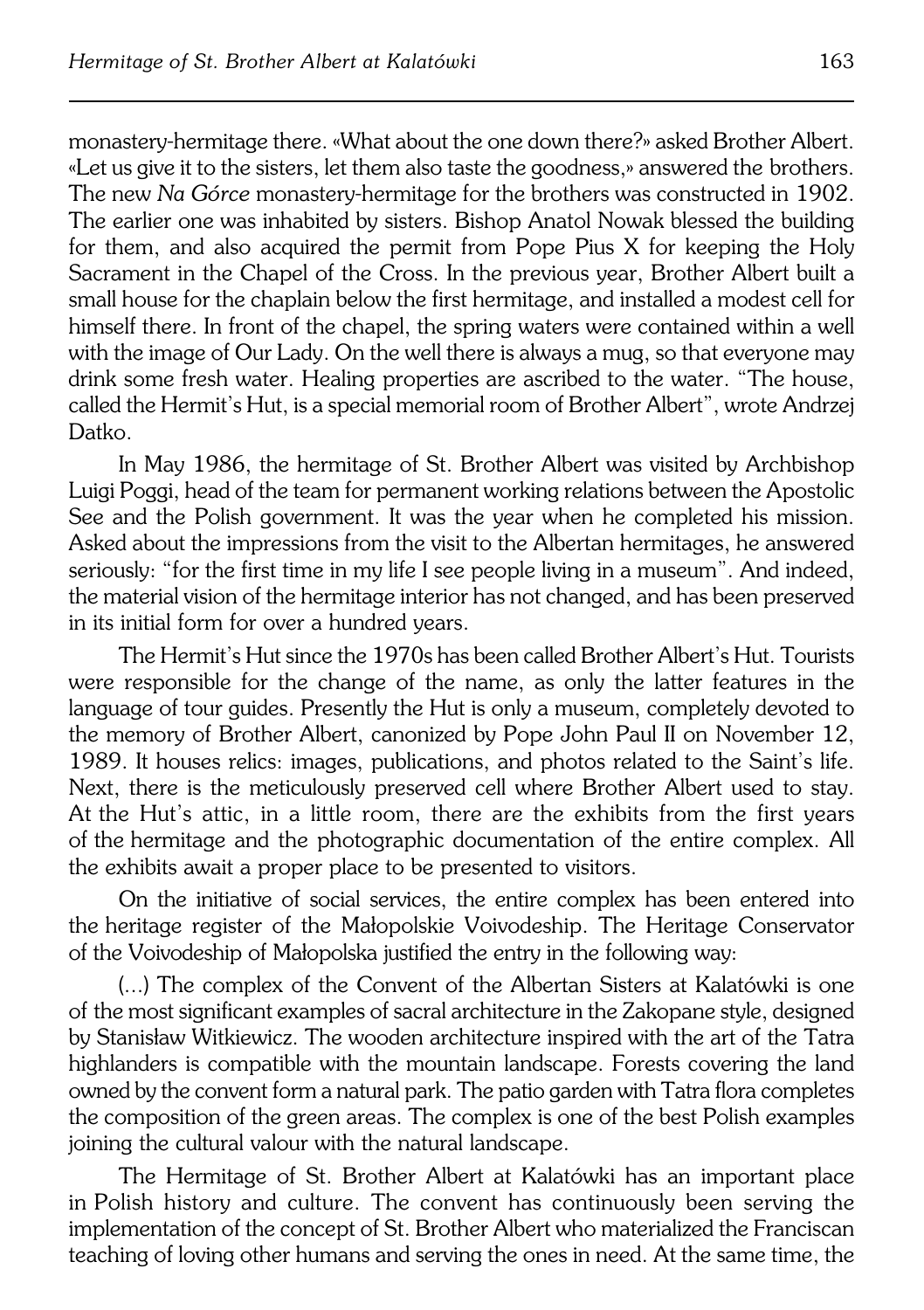hermitage has been the place of pilgrimages of many believers and tourists, including the most outstanding representatives of the Church, as well as representatives of Polish culture and science. It is a place where the deep religious reflection is accompanied with aesthetic stimuli caused by the vicinity of nature and harmonising art, represented by the modest, yet outstanding architecture of the chapel, convent and the Hut of St. Brother Albert (...).

Practically, however, despite the great input of work and significant financial investments on the part of the Albertan Sisters, the facilities are gradually destroyed*.* Continuous exploitation, age and weather conditions have largely weakened the earliest parts of the complex. Already there are examples of significant destruction of the facility. In 1993, during the repair of the roof, the laundry collapsed, which featured the spring providing water to the hermitage. This was the spring Witkiewicz asked about: «is the water already flowing to the monastery?"

The complex is worth the conservator's care, as well as preservation for future generations, not only for its architectural value, but even more perhaps for its cultural and educational value. All the year round, the quiet hermitage turns into a small Częstochowa, where prayers mix with religious songs brought by pilgrims from all the regions of Poland and abroad, especially from the east.

The hermitage nowadays features a double dimension: the one designed by St.Brother Albert, referring to the members of his congregations, and another one, not envisaged by anyone: a social dimension. The area between the convent and St. Brother Albert's Hut is continuously occupied by thousands of people. The great number of volumes with entries of visitors is the best testimony to that.

Undoubtedly, the most outstanding person who came on a pilgrimage to the hermitage is Pope John Paul II. On November 29, 1978, as a cardinal, he visited the hermitage and in the memorial book wrote shortly: let us pray for the beatification ofBrother Albert. He could not think then that in several years' time, he himself as Pope John Paul II would celebrate his canonization, and later, in 1997, the beatification of Sister Bernardyna Jabłońska, who also featured in the spiritual life at Kalatówki.

Shortly before his martyr's death, the hermitage was also visited by Fr. Jerzy Popiełuszko, who in the entry in the memorial book begged for freedom for then suffering Poland.

Perhaps it was the right place to pray for freedom. Adam Chmielowski acted on the stage of history as the one who fought for the freedom of Poland. His entire life was full of struggle for the liberty of art he represented, and then – the struggle for the freedom of the neglected and humiliated man, and it was for such a man that he 'gave his soul'. St. Francis of Assisi prayed: "I desire one privilege for myself from the Lord – that is never to receive a privilege from man". The same prayer and the same words could have been spoken by St. Brother Albert. Like St. Francis, Brother Albert was not a spiritual anarchist. This young religious movement was inscribed into the framework of church organization, as he knew that people preaching therevival of the Gospel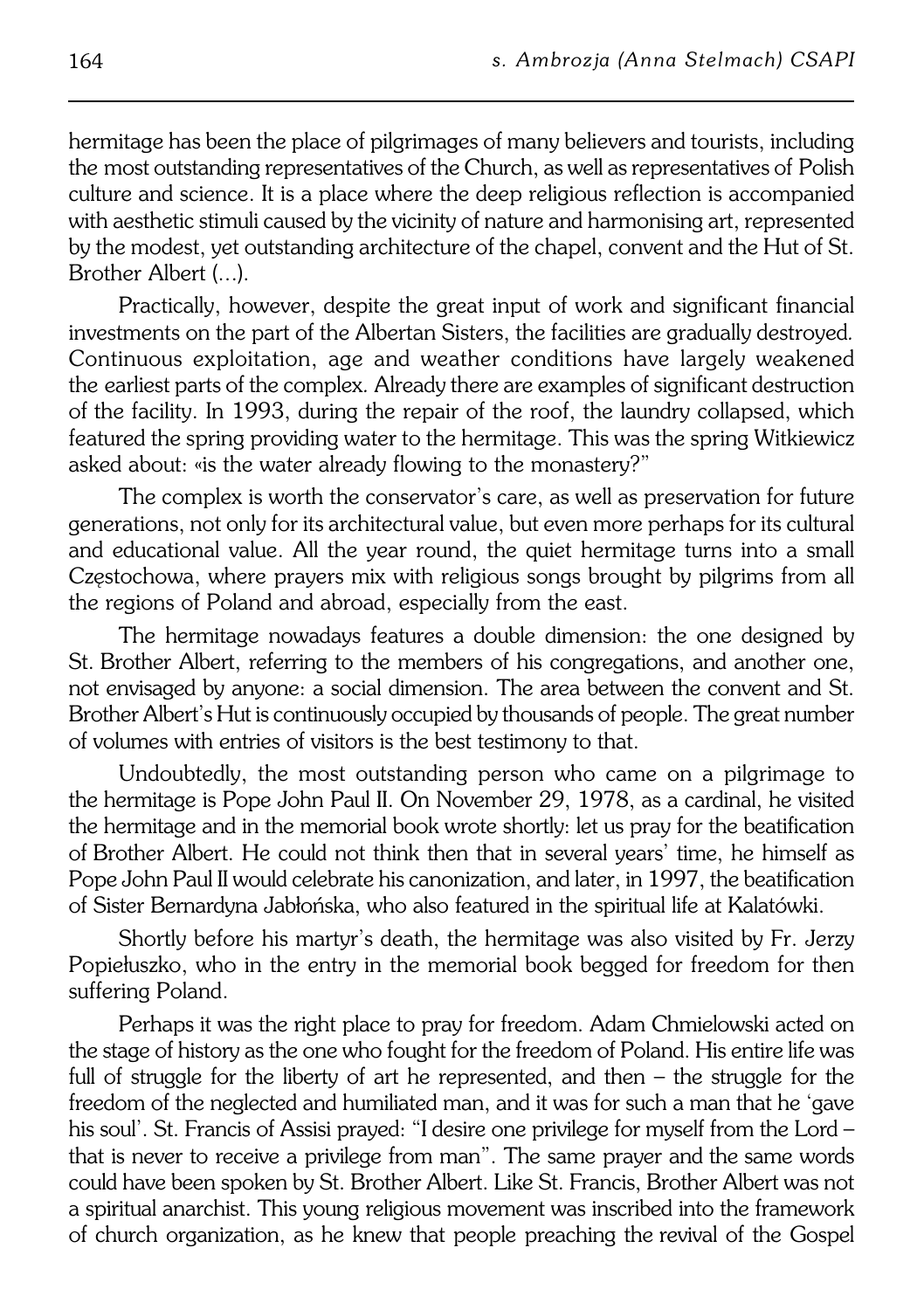must be subject to the Church authority. A means for creating this organised freedom has been poverty treated as liberation. St. Brother Albert's Hut and cell are the best example of this concept, which is still attractive and motivating to others.

There are few places where dozens of squirrels dance over the heads of passers by, where martens calmly walk in the house, where a fox eats with dogs from one dish, and lives with babies near the Hut. This place features a true bird reserve, as unrestricted they breed their young in nests built everywhere. It is also here where the bear sneaks to eat jam and drink blueberry juice. It is here that from the far city a cat worrying about the fate of her kittens brings them trustfully and certain that they will suffer no harm. It is also here that in the evening one may call a deer which will come and show his horny head.

Throughout the years, the spirit of the man "as good as bread", Brother Albert, is still vivid and clear. Already in his lifetime, first in Kraków, and then in other towns where he founded his shelters, in Zakopane and in many other places, especially inGalicia, but also throughout Poland, people became convinced not only of the special character of his work, but also of the sanctity of his person. This continuing conviction has resulted in publications, literary and academic works devoted to him, to popularisation of this outstanding person and work, as well as attempts to understand and draw conclusions also for our times. St. Brother Albert still fascinates andencourages reflection. In the search for the most appropriate definition Adolf Nowaczyński, earlier rather reserved towards the Church, yet changed because of Brother Albert, wrote a book entitled *The Most Beautiful Man of My Generation;* and Karol Wojtyła portrayed Brother Albert in a play and called him *Our God's Brother.*

Cardinal Karol Wojtyła wrote: "The depth, the richness of his spiritual life, speaks with the profundity of the choice he made, and at the same time with the maturity of the resignation undertaken due to the choice. By choosing the absolute poverty and service to people most handicapped by the society, he faced the problem which still dominates the life of mankind and the Church. Into all this, Brother Albert brought all his patriotic involvement, the love of the homeland to which he had sacrificed his health in his young years, remaining a single−legged disabled. He also brought his great charm of an artist, a man of outstanding talent, who searched for increasingly more mature dimensions of beauty, goodness and truth*."*

Speaking at the funeral of Brother Albert, Bishop Anatol Nowak, Bishop ofKraków said that "we should rather pray to Brother Albert than for him*."* Pope John Paul II, beatified Brother Albert in Kraków on June 22, 1983, while on November 12, 1989 celebrated his canonisation in Rome, giving him to the world as the patron of the civilization of love and the revolution of mercy.

Polish society remembers all this, and no wonder that people come on pilgrimages to his Hut at Kalatówki, rightly believing that in this place he is "the truest".